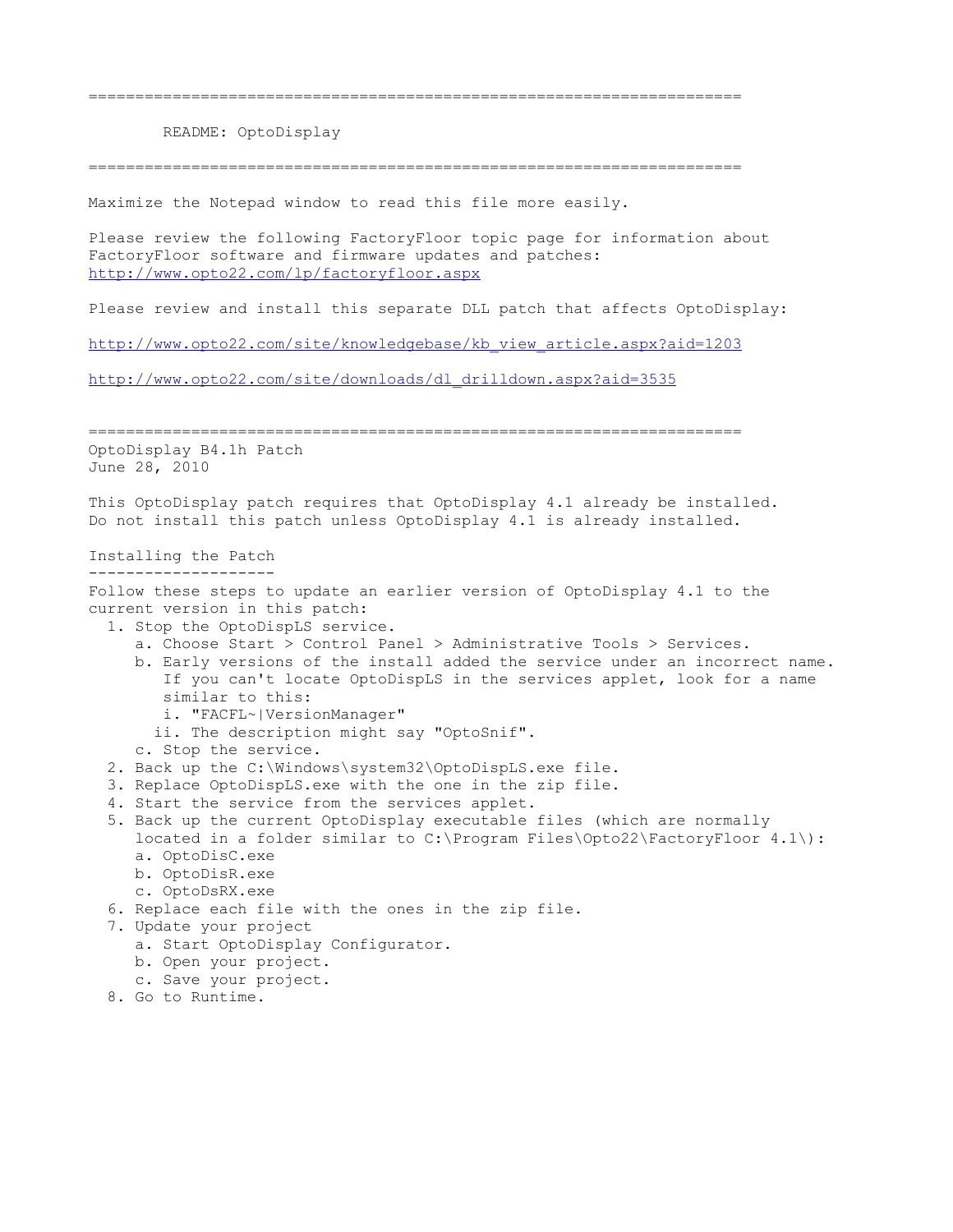Bug fixes: ---------- - B4.1h (9/4/09) Runtime: Fixed memory leak.  $- B4.1d (4/20/07)$  Configurator: KB57143 - The Browse... button for the Remote Computer, under Remote SuperTrend logging, was not showing the entire network, only the root entry. - B4.1c Runtime: Corrected calculation errors for displaying a Trend with no labels. - B4.1b Runtime: \* Fixed random crash related to displaying metafile images. \* New OptoDispLS security service. It no longer requires administrative privileges to launch Runtime. \* Added Pointer support to OptoDisplay scanner. \* Fixed a bug that could cause a crash (related to checking the configured security for an output dynamic attribute when the window file was being read.) \* Fixed a bug with alarm sounds not sounding if an alarm point re-appeared in an alarmed state. ===================================================================== What's New in version R4.1a? January 17, 2005 New Features and Enhancements: ------------------------------ \* Added multiple security features so you can: - Configure the Operator Driven dynamic attributes of an on-screen object to restrict HMI use to operators who are defined in Microsoft® Windows® User and Group-level security settings. - Encrypt the Runtime Operator Action Log file to provide a secure record of operator activity. - Have the project's version number increase automatically whenever a project is modified. The new access control capabilities, plus new operator log encryption, can be useful for organizations which must meet U.S. FDA 21 CFR Part 11 requirements. \* Added a new color version of the Symbol Factory library of industrial graphics.

\* Symbol Factory graphics can now be dragged and dropped directly into an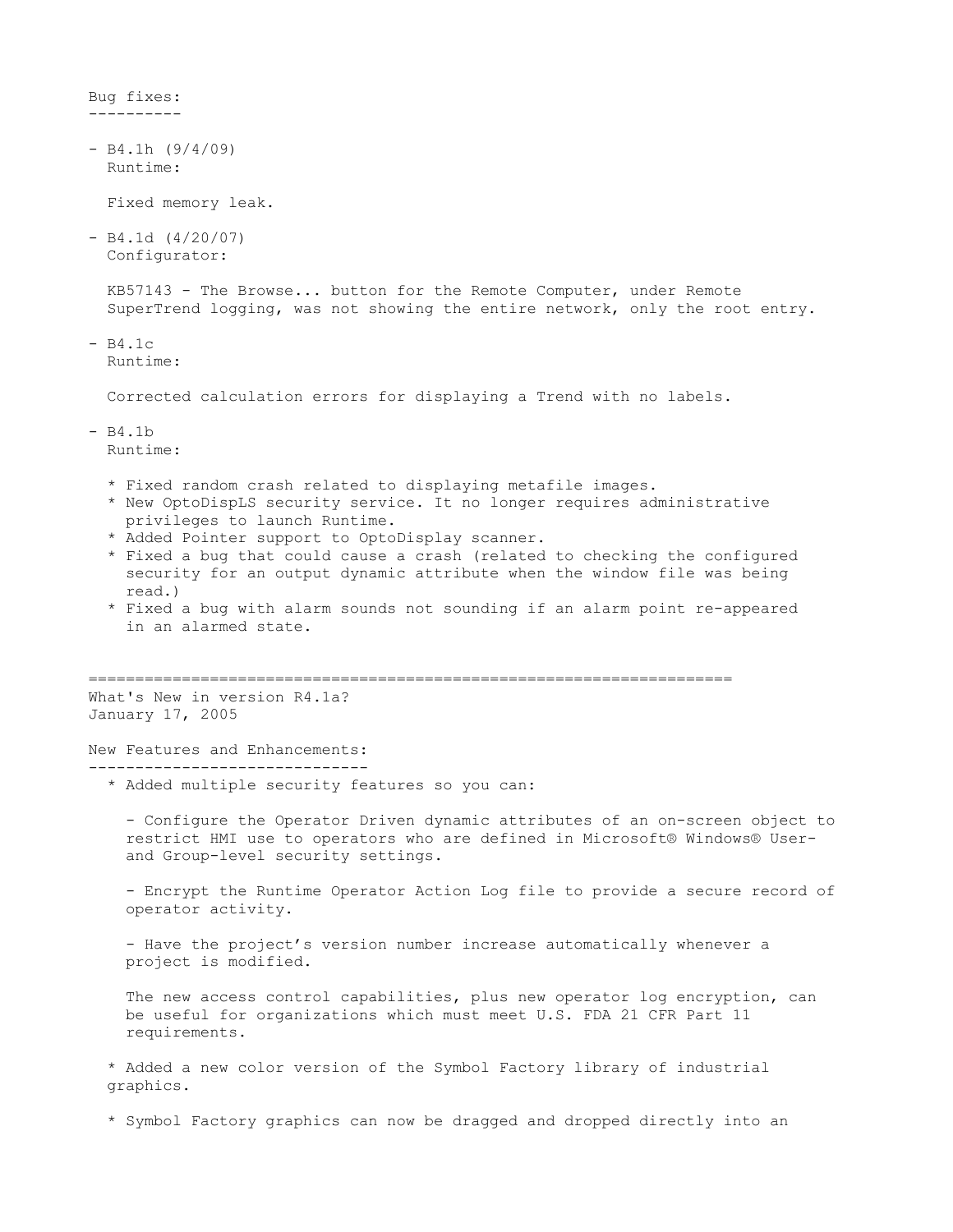OptoDisplay project.

\* Graphics in JPEG file format can be imported into an OptoDisplay project.

 \* A new on-screen object has been added that can hold up to four numeric tables from an OptoControl strategy.

 \* OptoControl pointer variables and integer 64 values can now be used in an OptoDisplay project.

 \* Added an Alarm Point Persistence feature that lets you specify how long an alarm condition must be present before an alarm is triggered.

 \* Added Automatic Re-alarming after Acknowledge feature that triggers the alarm if the trigger condition remains for a set period of time after the alarm is acknowledged.

 \* New "silenced" color for Alarm Point graphics visually indicates alarms that have been silenced and not acknowledged.

 \* Runtime Logs are now in the same format as OptoDisplay historic logs. Custom headers can be used in a Runtime log file.

 \* A single Controller status object can now display the status of several controllers.

- \* Multiple improvements in project authoring environment so you can:
	- Search and reveal tags used in projects.
	- View just the tags configured for an object.
	- View individual Dynamic Attributes for an object.
	- Format the text read from a controller as decimal, hexadecimal, binary, or exponential.

===================================================================== What's New in version R4.0e? April 14, 2003

Bug fixes:

----------

Configurator:

- \* The Replace feature in Configurator no longer allows trying to modify a bit value greater than 31 in an Integer32 variable type. It does allow modifying bits greater than 31 in Integer64 variables.
- \* The View Dynamic Attributes now correctly shows recipe and Execute Menu Item dynamic attributes.
- \* A bug where the Project Password dialog would sometimes fail even when the correct password was entered has been fixed.
- \* GDI resource leaks with fonts and metafiles have been fixed.

Runtime:

\* Synching the PC time and controller time now works correctly.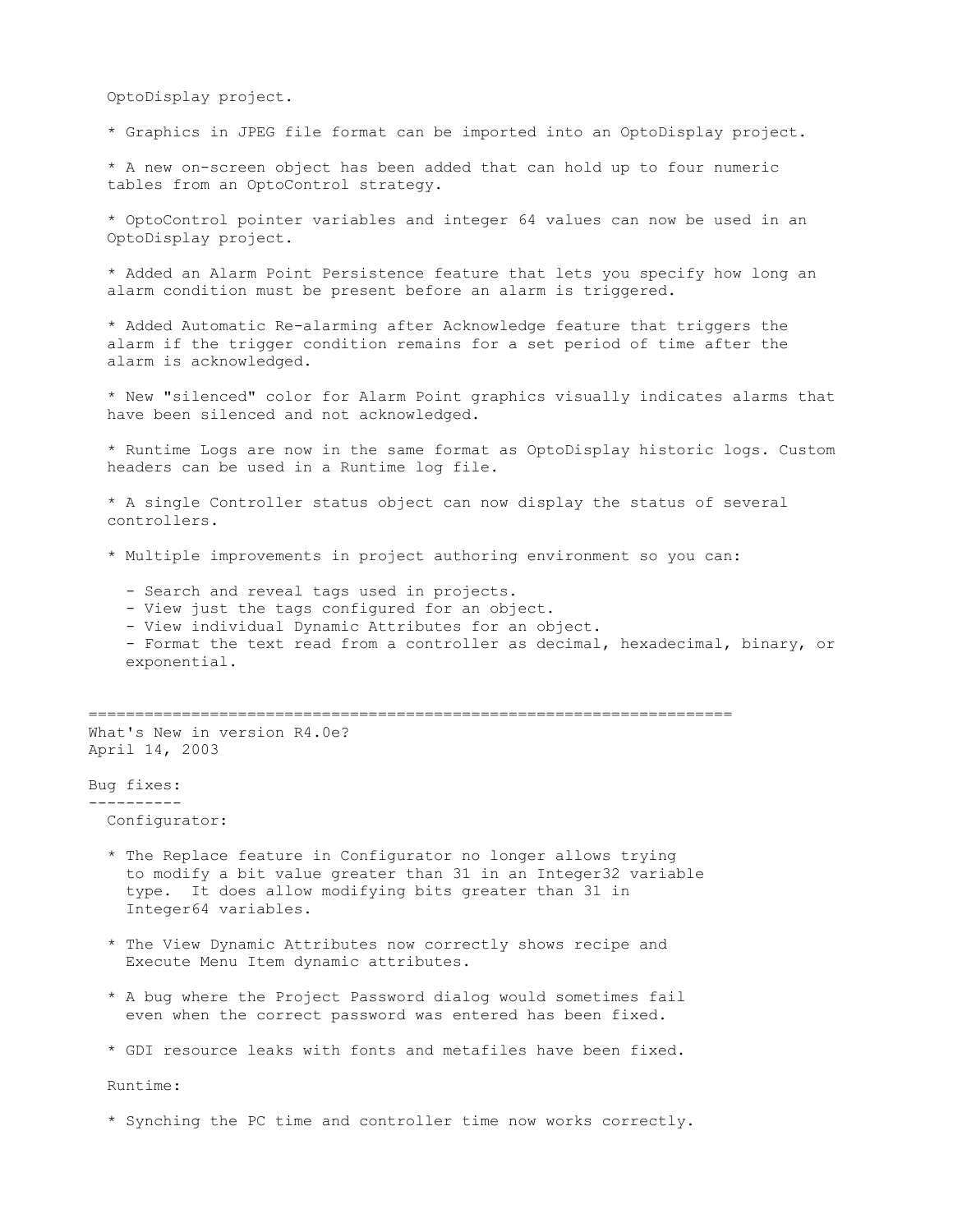- \* A problem where Runtime would hang during rollovers of log files has now been fixed.
- \* Sending both a discrete and a value no longer gives an error message.

===================================================================== What's New in version R4.0d? April 9, 2002

Bug fixes: ----------

> \* Problems with Configurator consuming too many GDI resources has been fixed.

=====================================================================

What's New in version R4.0c? March 26, 2002

# Bug fixes:

----------

- \* Configurator displayed text improperly on some Windows 2000 systems. This has been corrected.
- \* When triggering multiple Operator Driven Dynamic attributes in Runtime, the "TValue Error" message is no longer generated.
- \* In Runtime, pressing the ENTER key when the Event Log window was active closed the window until the Runtime application was closed and restarted. This has been corrected.

### Enhancements:

-------------

- \* OptoDisplay Runtime Event Log now displays the "Controller Locked" error message.
- \* Better metafile checking has been added to Configurator to reduce invalid metafiles from being imported into the project.

===================================================================== What's New in version R4.0b? February 08, 2002

Bug fixes:

----------

- \* Sending Discrete values to bits 0 through 31 of Integer64 types now works correctly in Runtime.
- \* Metafiles now properly paste after being copied.
- \* Operator Logging no longer crashes.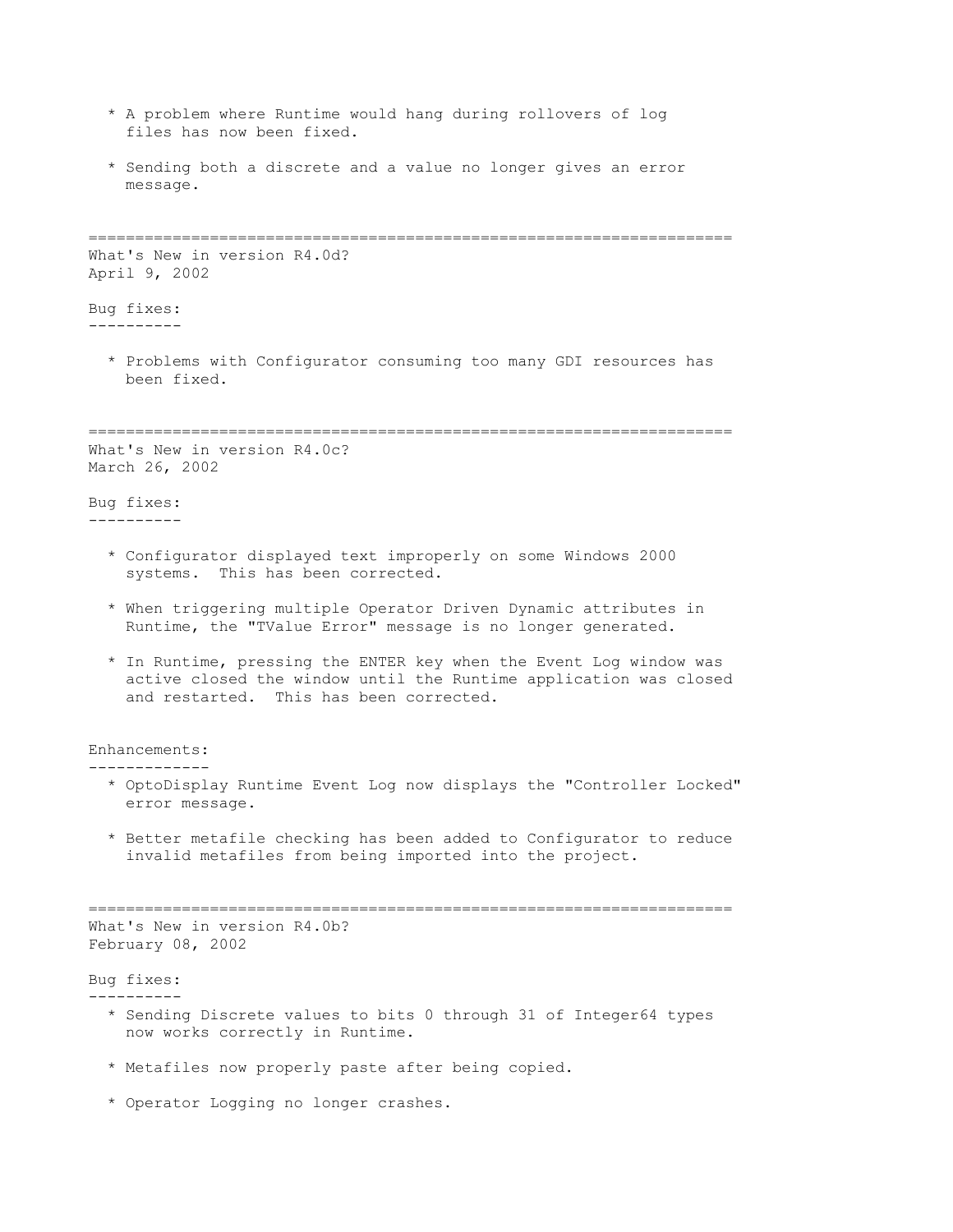- \* Operator Logging now writes the file to the correct location.
- \* Repeatedly sending discrete values no longer locks the controller.

===================================================================== What's New in version R4.0a? January 15, 2002

New Features: -------------

- \* Operator runtime logging allows all actions and modifications resulting from Operator Driven Dynamic Attributes to be logged to a file. Actions that can be logged include changing process values or discrete items, downloading or uploading recipes, launching applications, running menu commands, and detaching or attaching controllers. Modifications to alarm point values can also be logged.
- \* Scanner Information File -- A scanner information file is a text file that contains diagnostic information that can be useful in debugging throughput problems with the OptoDisplay scanner. The file lists information about the scan groups, refresh groups, and tags that are being scanned by the configured controllers. Opto 22 Product Support can also use this file to help resolve scanner throughput problems.
- \* Runtime can now be configured to not display the Exit dialog when closing.

Updated: --------

> \* The OptoDsrX version of Runtime now has the View->Controllers menu option available.

#### Bug fixes:

#### ----------

- \* Label text in Configurator now displays correctly under Windows 2000.
- \* Selecting integer and float table ranges when configuring tags is only allowed if configuring an XY Plot or Historic Data Log points.
- \* The option "Play sound continuously" now works correctly when using alarm points that are not inserted into an alarm graphic.
- \* Deadbands for floats now work when configuring "Text In From Controller" Dynamic Attributes.
- \* The "Switch Controllers" menu option now appears correctly in Runtime.

=====================================================================

What's New in Version R3.1e? March 23, 2001

Updated: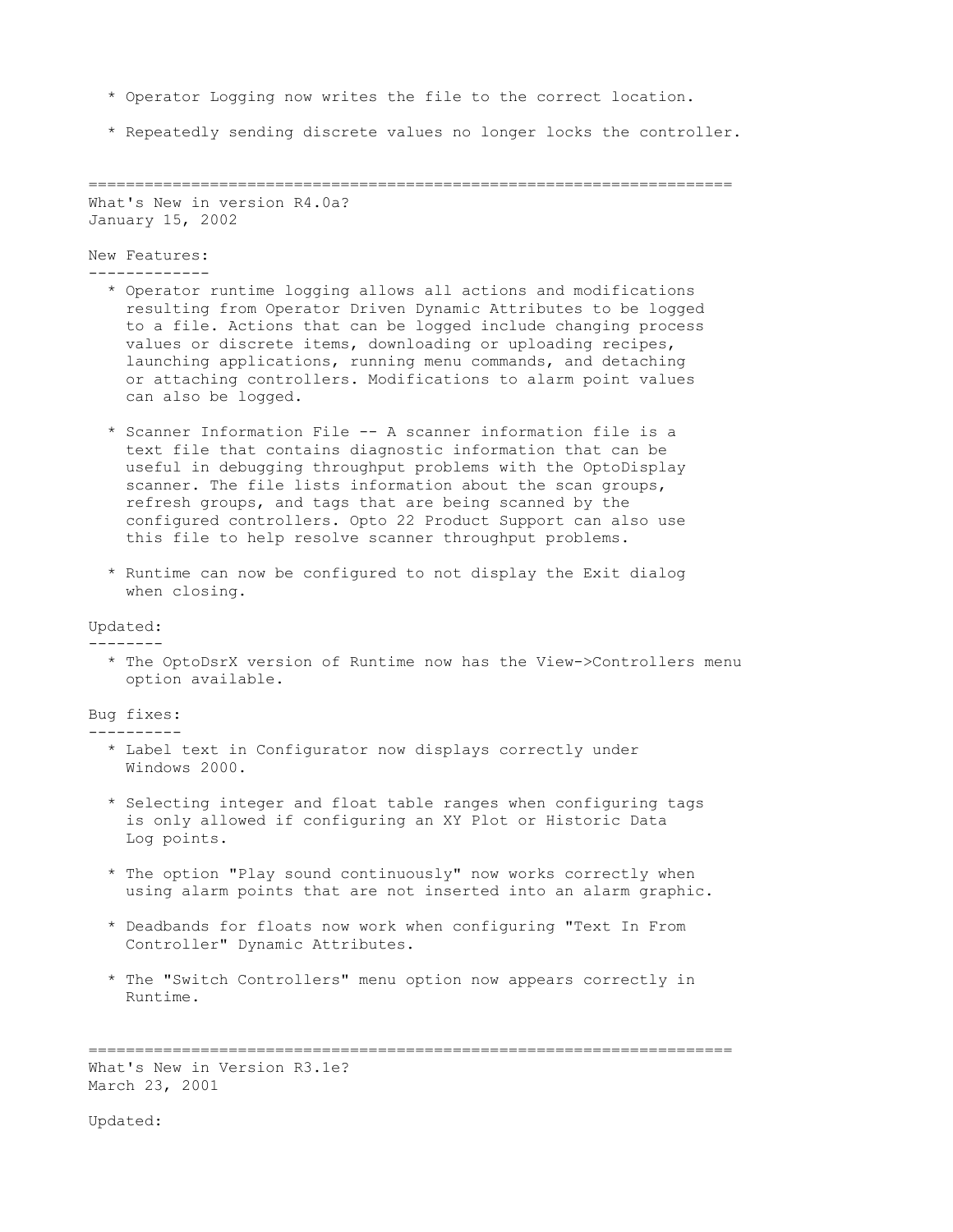- --------
	- \* The XY Plot Configuration dialog box now lets you easily enable or disable individual plots in an XY plot graphic object.

Bug fixes

- --------
	- \* The XY Plot Configuration dialog box now correctly enforces the limit of 50 table elements for each individual plot in an XY plot graphic object.
	- \* Help buttons on the Runtime Configuration dialog and the Refresh Groups Configuration dialog now work correctly.
	- \* OptoDisplay Runtime now works correctly if both "Enable Synchronization at Runtime Startup" and "Enable Auto Synchronization" options are selected in OptoDisplay Configurator's Configure Runtime dialog box.
	- \* Metafile (WMF) graphics now display correctly in Windows 2000.
	- \* Importing a symbol that is associated with a controller into a project that has no configured controllers no longer causes OptoDisplay Configurator to crash.

===================================================================== What's New in Version R3.1d? February 15, 2001

# New Features: -------------

- \* An XY Plot graphic has been added. Up to 6 separate pens can be displayed per graphic.
- \* If the identical OptoControl strategy is running on more than one controller, OptoDisplay now offers the ability to have a window switch controllers and begin viewing data from a different controller.
- \* Added support for SNAP-ENET-D64 digital only brain. Can read, clear, set, or toggle discrete bits in 64-bit integers. (64-bit integer values and tables are not supported)
- \* A report displaying all configured dynamic attributes for any or all windows in a project, along with all configured Alarm Points may be generated.
- \* Controllers may be synched to PC's time and date manually, based on a user-defined schedule, or each time Runtime starts.
- \* The number of Refresh Groups has been increased to 14.
- \* Graphics may now be locked to their window position.
- \* Graphics displaying controller tag data may be configured to indicate invalid data by changing to a user-selected Detached On Error or Detached By User color if the controller goes off-line .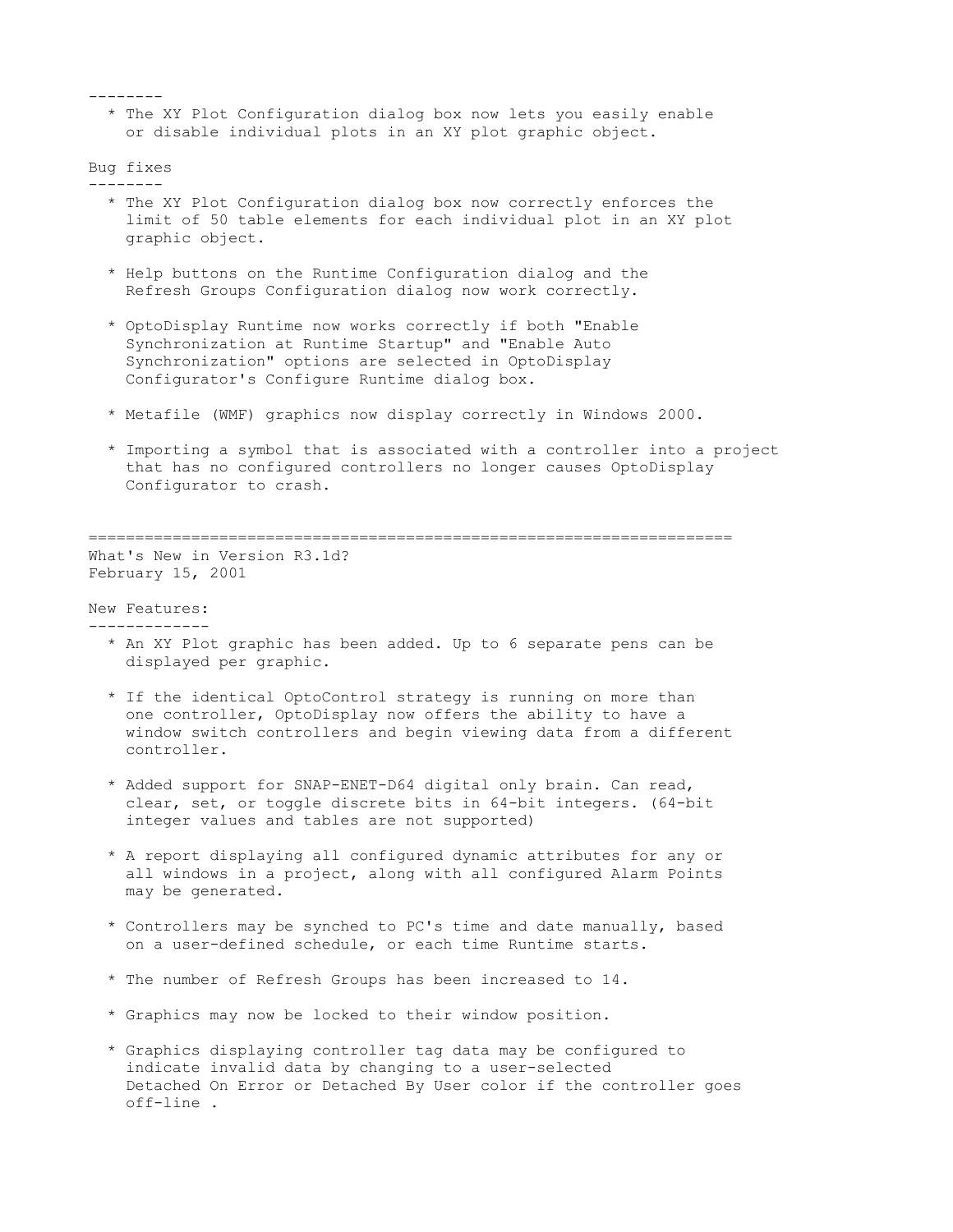- \* Added Discrete Acknowledge color to the Alarm Point Controller-Driven dynamic attribute.
- \* Background color for fill style may be chosen.

Bug Fixes: ----------

- \* Multiple sounds configured for alarms and triggers are now played sequentially.
- \* Printing a window that spans multiple monitors now works correctly.
- \* Historic log names are now properly displayed in the Configure Historic Log Point dialog.

=====================================================================

What's New in Version R3.1b? June 16, 2000

Bug Fixes: ---------- Configurator:

- \* Clearing a dynamic attribute from a graphic with a fill color, would revert the graphic to white;
- \* The Window Properties dialog would sometimes disable the "Open when there are new alarms" and "Disable close if there are active alarms" checkboxes when the window contained alarms.
- \* Memory leaks in the Tag Selection Dialog were corrected.
- \* Clicking Cancel from the Edit Dynamic Attributes dialog no longer causes a graphic to lose it's fill color and revert to white.
- \* When Configuring AlarmPoints, the HiHi and Hi priorities are not reset to 0 when the dialog is displayed.
- Note: the actual priorities in OptoDisplay Runtime were not affected. Only the dialog in Configurator showed the incorrect values.

## Runtime:

- \* Release R3.1a may cause scanning speed to be slower than previous versions. R3.1b corrects this problem.
- \* When opening a password-protected window, user now has three opportunities to enter the correct password;
- \* In Discrete Alarms, if the sound was set to "Play sound continuously until any alarm is acknowldeged", the sound was never played for new alarms after the first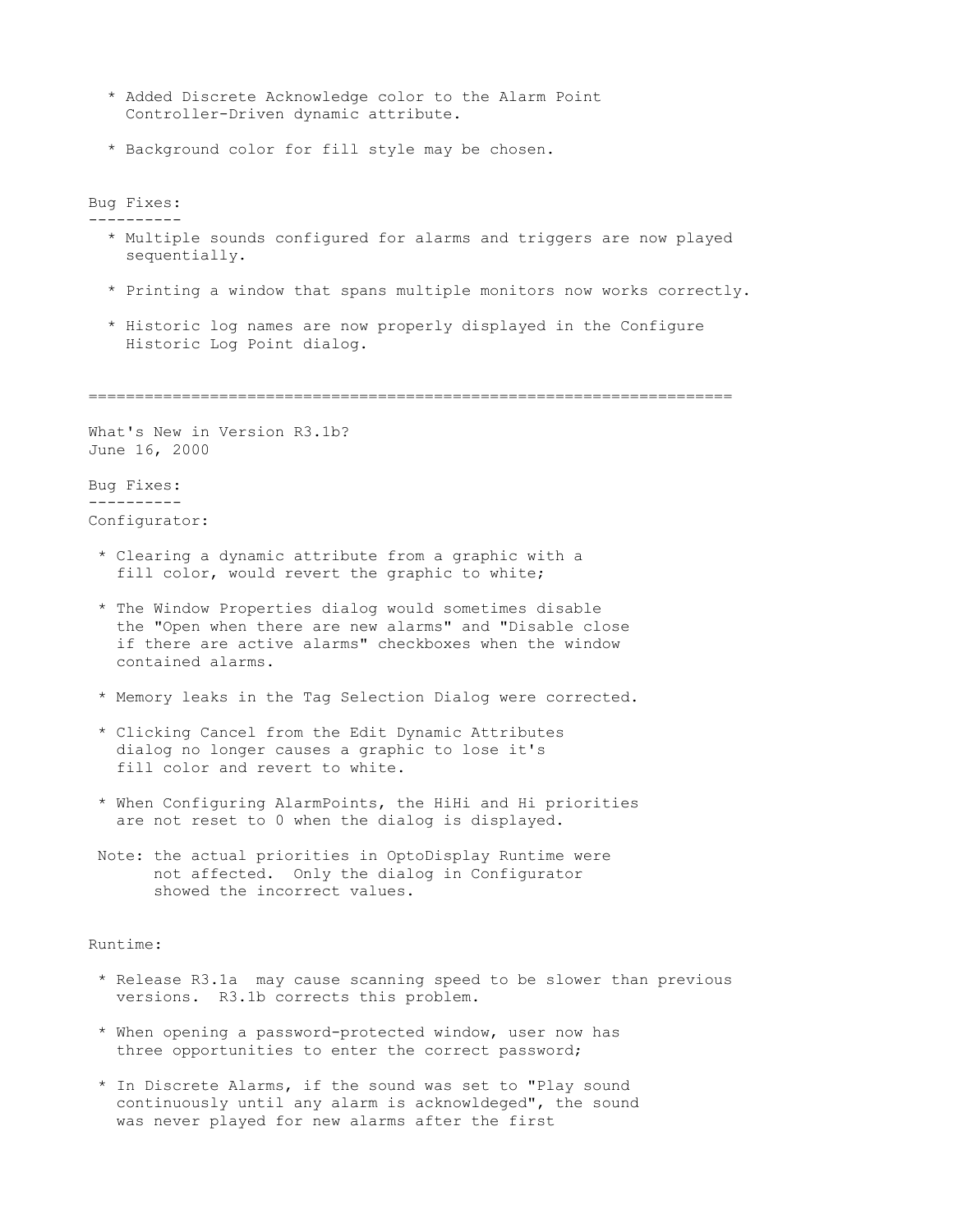acknowldegement;

- \* When configuring the "Acknowledge" notification for alarmpoints, if bit indexes were used with the Discrete->Set option, a "Data Range Error" would appear in the event log window;
- \* Memory leaks with Trends were corrected;
- \* When configuring AlarmPoints, if the Conditional tag was set to discrete, and no Bit Index was entered in the Tag Selection dialog, the condition was never met.
- \* The window password dialog now masks the password.

=====================================================================

What's New in Version R3.1a? February 29, 2000

New Features: -------------

- \* "Alarm Point" controller driven attribute allows graphics to change color and blink based on the status of an alarm point. Colors are user-configurable.
- \* Controller status may now be configured as an alarm point.
- \* "Controller Status" controller driven attribute allows graphics to change color based on the status of controllers. Colors are user-configurable.
- \* "View Controller Status" operator driven attribute launches Runtime's Controller Status dialog for a configured controller. Allows manual detaching/re-attaching of controller. (See following item)
- \* In Runtime's Controller Status dialog, controllers may now be detached manually. The scanner will not attempt to re-attach to the controller until the Attach button is clicked.
- \* An Alarm Clear notification has been added to alarm point configuration.
- \* Individual windows can be protected with a password.
- \* The entire OptoDisplay project can be protected with a password.
- \* A monitor-only version of Runtime (OptoDsrX.exe) is provided that disables all operator driven attributes except opening/closing windows. Only the File and Help menus are available in this version of Runtime.

 Enhancements: -------------

\* Runtime no longer uses 100% CPU time.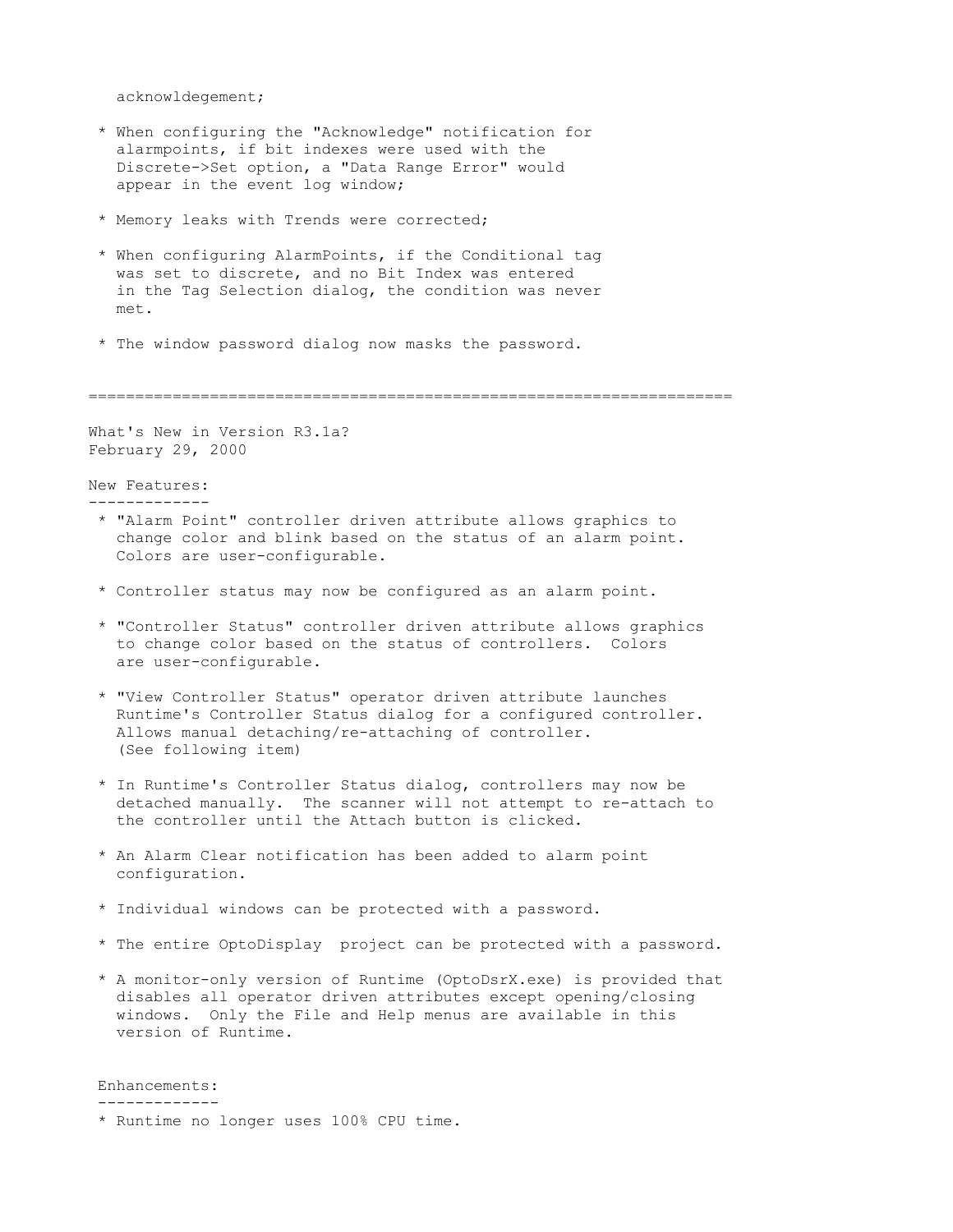- \* Added links in the Help menu to manuals and Opto 22 Web sites.
- \* When no project is loaded, a shortened menu is displayed.

 Bug Fixes: ----------

- \* Configurator no longer crashes when you try to modify a Launch Application attribute.
- \* A problem displaying metafiles in Runtime has been fixed. This problem was due to a bug in Windows 95, Windows 98, and Windows NT SP 4 that caused system resources to be exhausted, resulting in Runtime hanging or crashing.
- \* Integer tables now appear correctly when configuring the Visibilty blink attribute.
- \* When opening an OptoDisplay version 2.2 project in OptoDisplay 3.0, configured historic logs now appear correctly in the Configure Historic Log File list box.
- \* SuperTrend historic files containing header lines longer than 80 characters (up to 255 characters) now display correctly.
- \* SuperTrend remote logging now works under Windows 95 and Windows 98. Previously, each computer thought it was the computer saving the data, regardless of which computer was configured to do so.
- \* Memory is no longer continuously allocated to basic trends or SuperTrends. This caused all available memory to be consumed.
- \* If started without a project, Runtime no longer crashes when the Windows "Date/Time Properties" dialog box is closed by clicking OK.
- \* Runtime no longer crashes if hot-keys no longer activate valid dynamic attributes.
- \* The "Acknowledge All" button now works correctly for Summary and Detailed alarms.

=====================================================================

What's New in Version R3.0b? September 28, 1999

### Bug Fixes:

- ----------
- \* Integer and float tables now appear in the Tag Selection dialog box.
- \* Ctrl+Z and Ctrl+Y key combinations now work for Undo and Redo.
- \* Lines no longer move or rotate when closing the Dynamic Attributes dialog box.
- \* Lines no longer move when dragging the origin of a line to resize  $i +$
- \* In the Value tab of the Alarm Point dialog box (Configure->Alarm Points, double-click an alarm point, click the Value tab), if a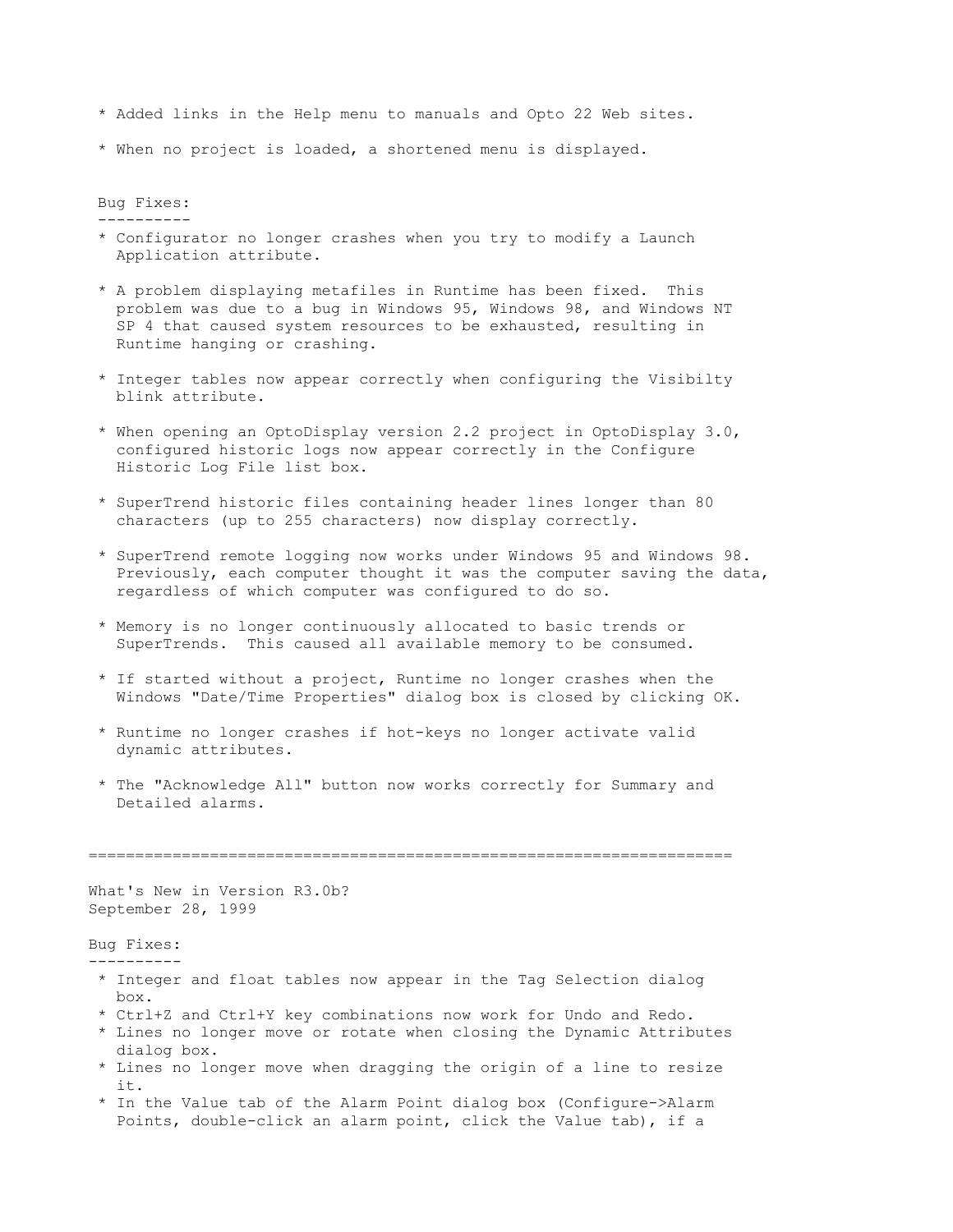LoLo value is configured to use a tag, the "Tag" option remains selected after closing and reopening the dialog box. Previously, the "Value" option would become the default.

- \* In the Alarm Notification and Acknowledge Notification dialog boxes (Configure->Alarm Points, double-click an alarm point, click Alarm or Acknowledge), the "Current Value" option in the Setup By field remains selected after closing and reopening the dialog box. Previously, the "Discrete" option would become the default.
- \* SuperTrend log files saved to locations other than the project directory now appear in the Select Log File list.
- \* A graphic placed over an imported metafile graphic object can now be moved without having other graphics placed over the metafile graphic disappear.
- \* Static text no longer disappears when dynamic text is placed over it.
- \* The keyboard can now be used to select menu commands when SuperTrends appear in OptoDisplay windows.
- \* More than 48 SuperTrend objects can have the "Keep File Open" option selected at the same time. Previously, if more than 48 SuperTrend objects had this option selected, a "Disk Full" error would occur in Runtime after 3-5 minutes.
- \* Integer and Integer tables have been re-added to the Discrete Tag Type dialog box.
- \* The Z-order option now appears in the Context menu when you right-click a group that is made up of grouped objects.
- \* The "Refresh Time" option in the Tag Selection dialog box now correctly shows changes made to the value after the first time it's been set.
- \* In the Window Properties dialog box (Window->Properties), the "Always in memory" checkbox now remains selected if an alarm is not in the window.
- \* Projects can now be opened by double-clicking the icon in Windows Explorer if the "Reload last project at startup" checkbox is selected in the Configurator Options dialog box (File->Configurator Options).
- \* Configurator no longer quits unexpectedly when alarm points are being configured.
- \* Configurator no longer behaves strangely when trying to set up controllers and strategies.

======================================================================

What's New in Version R3.0a? July 14, 1999

New Features:

-------------

- \* 50 levels of Undo in Configurator.
- \* Symbol Factory: A library of 3,000 graphics designed for industrial automation.
- \* SuperTrends: Remote Logging collect and/or save SuperTrend data on a remote computer.
- \* Alarms: Alarm Points may be conditionally enabled based on controller tag value.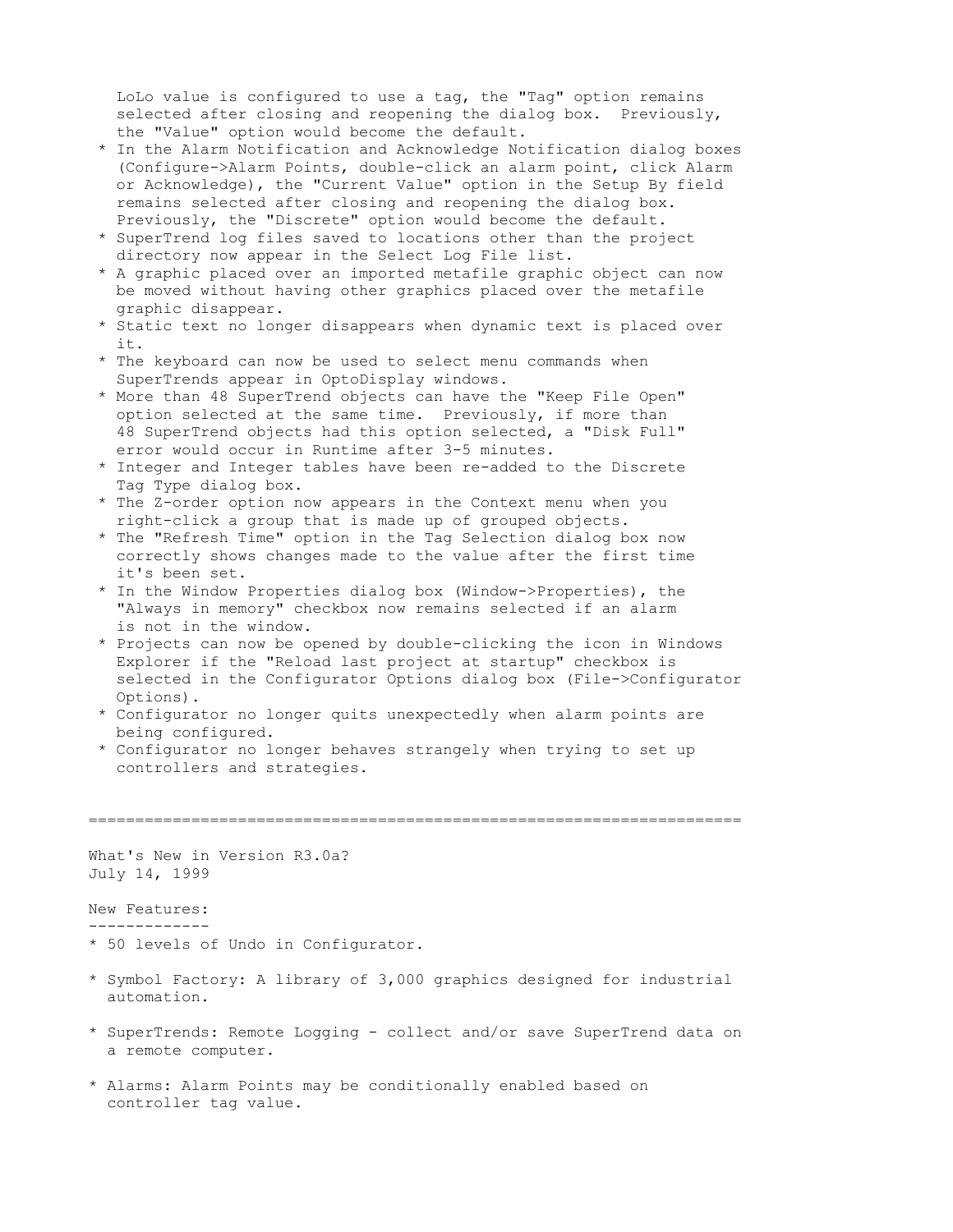- \* Alarms: Alarm Point level values may be set by controller tag values.
- \* Alarms: Option to adjust enabling/level values/priorities in Runtime.
- \* Support for Windows Metafiles (.wmf) and Enhanced Metafiles (.emf).
- \* Launch Runtime from Configurator with current project.
- \* STRNDCVT: A utility for converting binary SuperTrend data to ASCII text for viewing. Includes source code.

Enhancements:

-------------

- \* SuperTrends: Data may be stored in ASCII or binary format.
- \* SuperTrends: Y-axis grid may be displayed in active pen color.
- \* Alarms: Option to reload history alarm window data at startup.
- \* Alarms: Alarm columns may be dynamically sorted and moved in Runtime.
- \* Alarms: The Configure Alarm Points dialog now displays a reference count for each alarm point, indicating how many alarm windows the point appears in.
- \* Historic Data Logs: Allows user-selected name for tag.
- \* Improved drawing and sizing functions.
- \* Customizable date format for data log files, alarms, and SuperTrends.
- \* Option to clear Forth words from controller at Runtime startup added.
- \* Option to reload last Configurator project at startup added.
- \* Many dialogs now remember their size and position.

# Bug Fixes:

----------

- \* Alarms: If a window contains alarms, the "Always in memory" checkbox is checked, and may not be unchecked.
- \* Menu hotkeys are now unique.
- \* Menu options are now context sensitive.
- \* Available disk is space now checked before saving a project to a different location.
- \* Current window now remains on top after executing Window->Properties from main menu.
- \* If files are missing from a project, a list of missing files is presented, and the project will not load.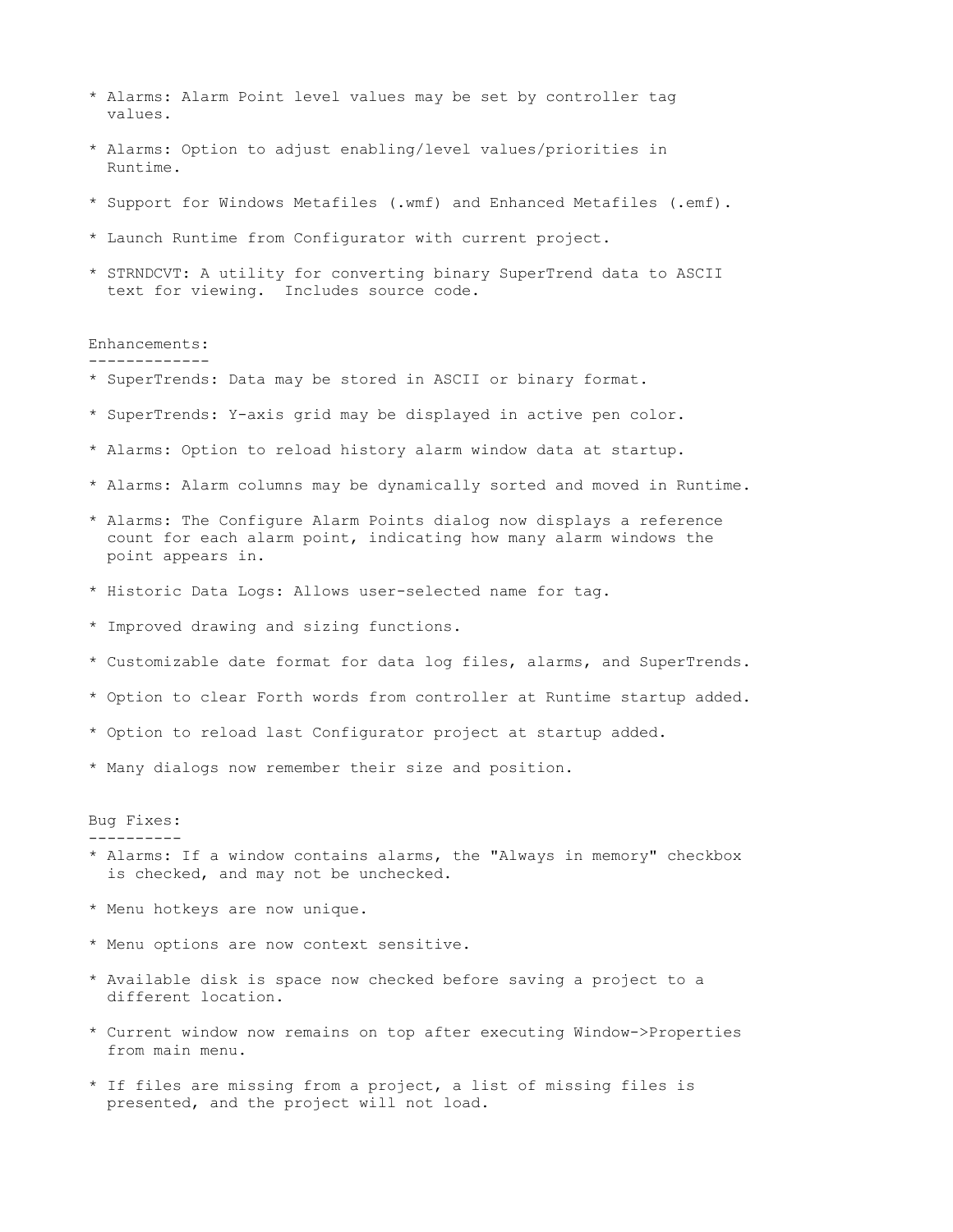```
* When bitmaps are removed from windows, they are now also removed
   from the project file.
======================================================================
What's New in Version R2.2b?
October 1, 1998
Bug Fixes:
----------
* SuperTrends: A memory leak caused when opening and closing a window 
   containing a SuperTrend has been fixed.
* SuperTrends: Problems with graphic labels interfering with a 
   SuperTrend have been fixed.
* Printing: A memory leak when printing has been fixed.
======================================================================
What's New in Version R2.2a?
June 15, 1998
New Features:
-------------
* SuperTrend: A combined real-time and historical trend.
Enhancements:
-------------
* Integer-bit scanning: The scanning of integer bits has been 
   substantially improved.
* Scanner Overruns: The "Scanner Overrun Error" message has been
   changed to "Scanner Overrun Notification".
Bug Fixes:
----------
* Alarms: AutoCorrect Tags now works with Alarms.
* Alarms: Alarm comments can now be longer than 50 characters.
* Alarms: Problems with choosing the log file's location have been 
           fixed.
* Copy Window: Canceling a Copy Window command no longer causes a 
                crash.
======================================================================
What's New in Version R2.1a?
October 2, 1997
New Features:
-------------
* Tag Search & Replace: A new tool to facilitate changing tags in
```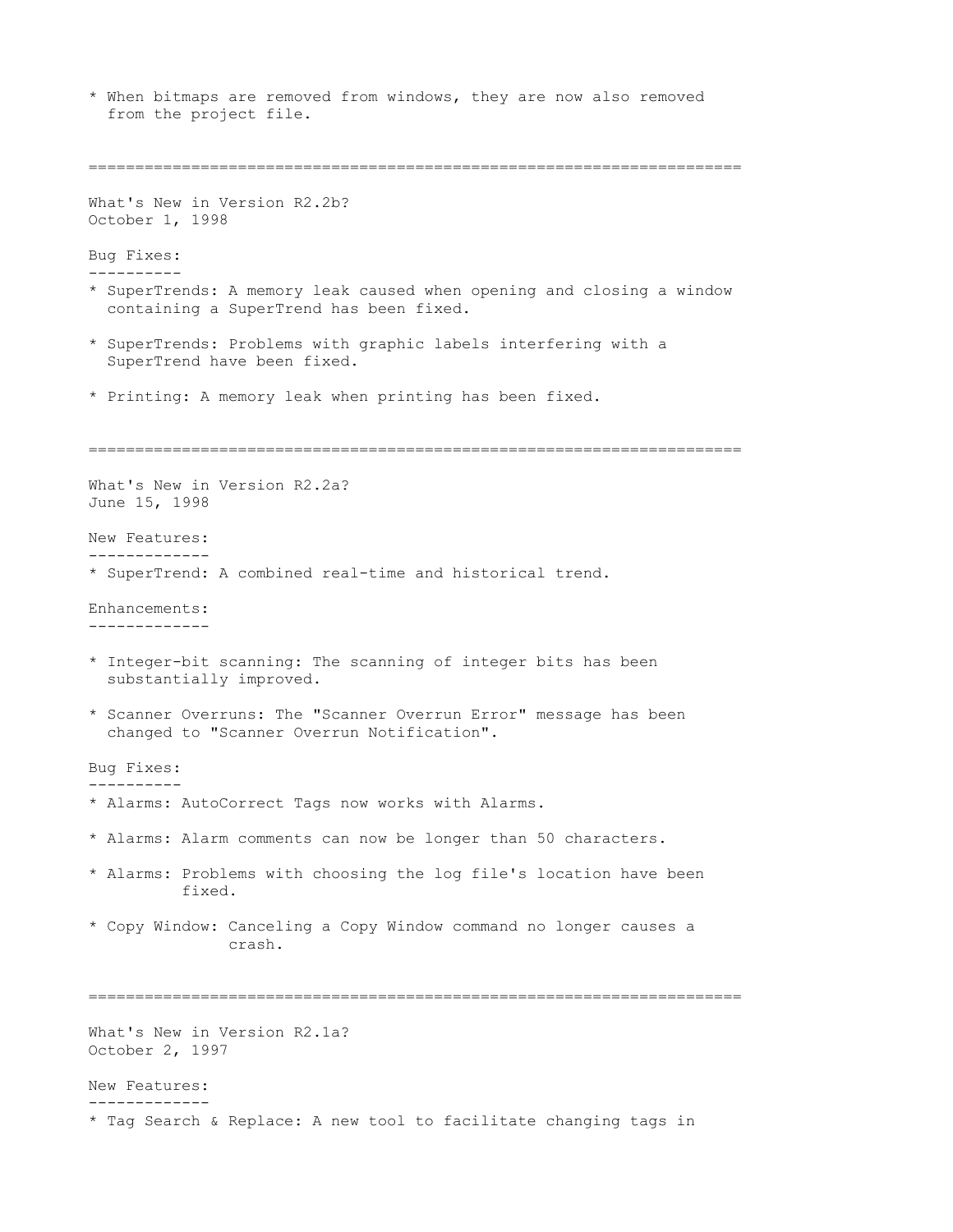# graphics.

|               | * Controller verify: When pasting graphics (from another project or<br>symbol file), the controller in each tag is now verified to exist in<br>the new project.                                                                                                                                                                                              |
|---------------|--------------------------------------------------------------------------------------------------------------------------------------------------------------------------------------------------------------------------------------------------------------------------------------------------------------------------------------------------------------|
|               | * Color Palette: Colors in the palette dialog can now be customized.                                                                                                                                                                                                                                                                                         |
|               | * TrueType Fonts: Text can now use any installed TrueType font                                                                                                                                                                                                                                                                                               |
|               | Enhancements:                                                                                                                                                                                                                                                                                                                                                |
|               | * Alarm Logging: Alarm log files now have an extension of ".ALM"                                                                                                                                                                                                                                                                                             |
|               | * Recipes: Recipes can now use long filenames.                                                                                                                                                                                                                                                                                                               |
|               | What's New in Version R2.0f?<br>September 25, 1997                                                                                                                                                                                                                                                                                                           |
|               | Enhancements:                                                                                                                                                                                                                                                                                                                                                |
|               | * Time Changes: The Runtime now supports changes to the clock.<br>If the time changes while the Runtime is running, there will be no<br>interruption in scanning.                                                                                                                                                                                            |
|               | Note: When the time is changed, all data in all trends will be reset.<br>Also, if the time is set back, historic and event logs will continue<br>to use the current log file and will roll-over at the next<br>configured time. This will preserve the order in which data was<br>received, but can result in data appearing to be in the wrong log<br>file. |
|               | -----------------------<br>What's New in Version R2.0e?<br>August 21, 1997                                                                                                                                                                                                                                                                                   |
|               | Bug Fixes:                                                                                                                                                                                                                                                                                                                                                   |
|               | * Alarming Sounds: The "Play sound once when new alarm" option in the<br>Alarming Setup dialog would cause the Runtime to shut down improper-<br>ly. This would prevent any Opto 22 software from loading and could<br>only be fixed by rebooting the computer.                                                                                              |
|               | * Historic Logs: OptoDisplay R2.0b introduced a bug that would cause<br>quoted strings to be invalid.                                                                                                                                                                                                                                                        |
|               | What's New in Version R2.0c?                                                                                                                                                                                                                                                                                                                                 |
| June 20, 1997 |                                                                                                                                                                                                                                                                                                                                                              |

\* Hot Keys: Graphics can now have an associated key. This removes the requirement that a mouse be used in the Runtime. There is an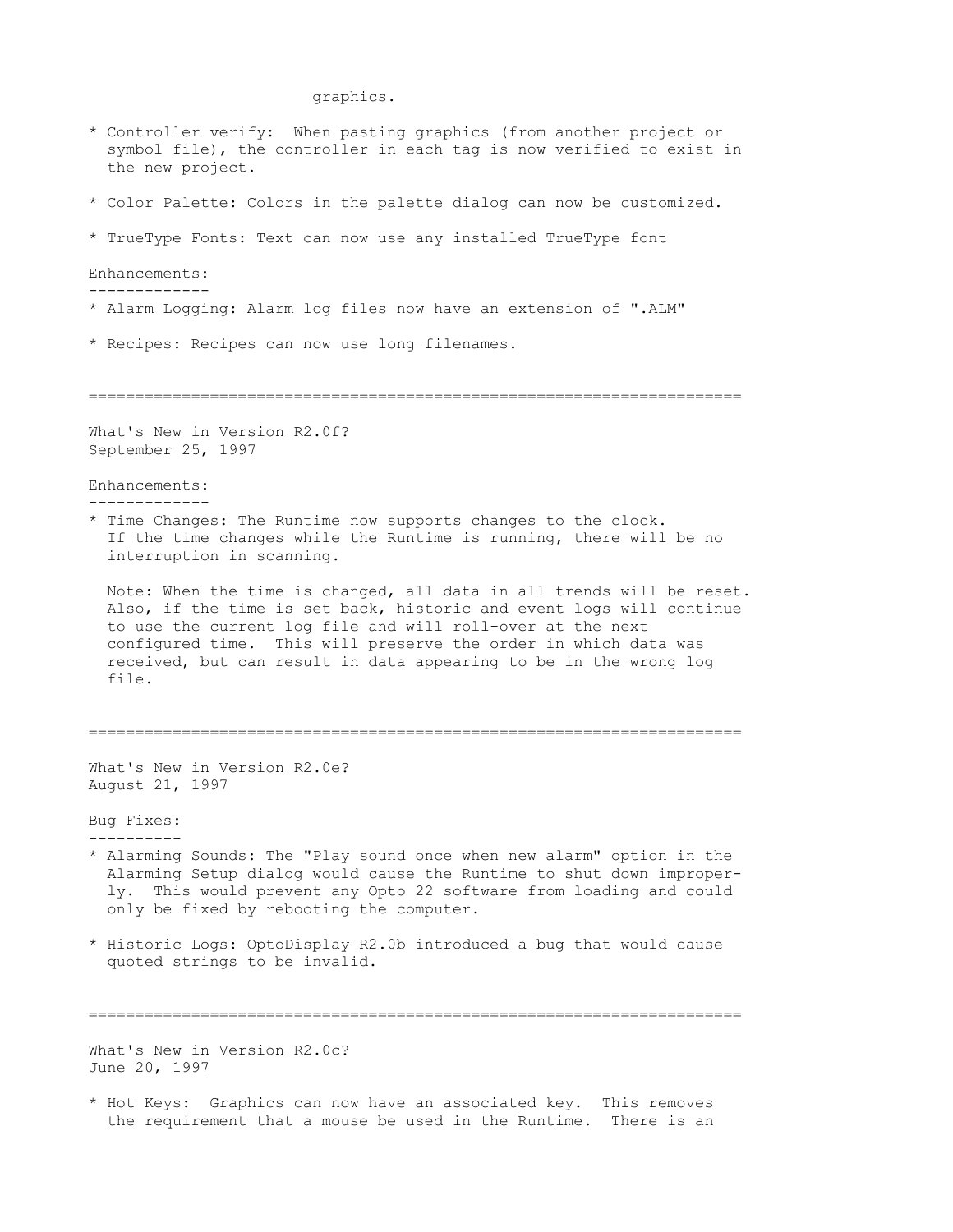addendum in the Configurator's help file that explains this new feature. ====================================================================== What's New in Version R2.0b? June 9, 1997 \* Alarming: OptoDisplay now has alarming functionality. There is an addendum in the Configurator's help file that explains the new features. ====================================================================== What's New in Version B1.2a? March 7, 1997 \* Networking: Instead of using NetBios communications to OptoMds, This version of OptoDisplay uses RPC communications to OptoCds. The advantage of RPC over NetBios is better reliability, easier network setup and better throughput. If using OptoDisplay-to-OptoCds network support, you'll need to install OptoServer. Use of RPC instead of NetBios solves problems such as: \* determining correct 'LANA' numbers \* inability to work while other network protocols are used. \* Leaks: This version fixes some memory leaks. \* Backup controllers: now a backup controller can be specified and it doesn't matter if the controllers are local or server-based control lers. \* New compiler: This version is compiled with the newer Borland 5.01 compiler instead of 4.52. Newer Borland DLLs are required. These DLLs are cw3220.dll, mbds50f.dll & mowl50f.dll. ====================================================================== What's New in Version R1.1? Contents: ========= What's New in Win32 New Features, Enhancements and Bug Fixes Windows NT Installation Notes Troubleshooting Communication Problems Uninstallation of this Product How to Get Help ====================================================================== What's New in Win32: -------------------- If you are a user of the Mistic MMI and you are going to be converting a project created with that product, the only requirement is that the

controllers be registered before running the OptoDisplay Runtime.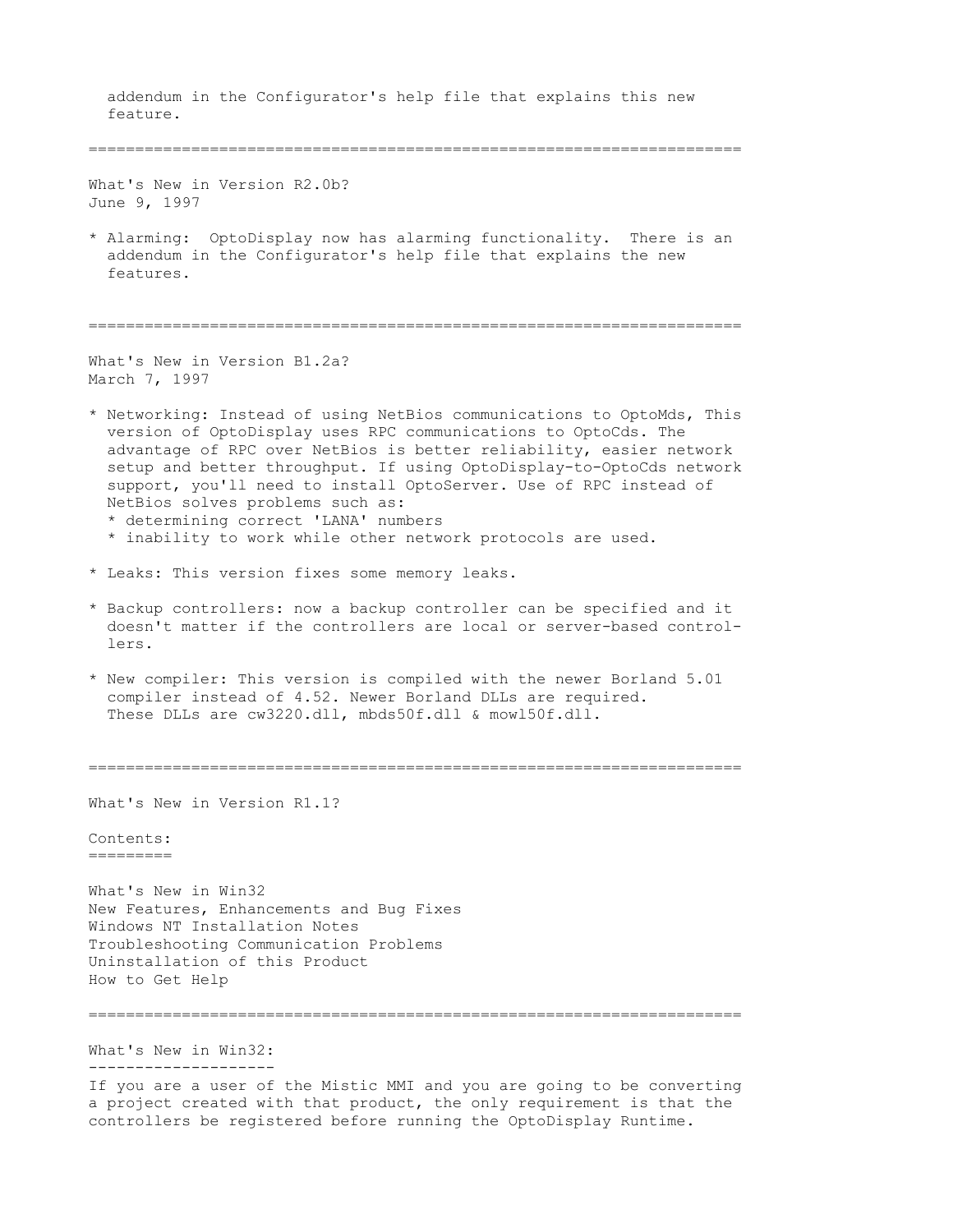Refer to the "Controller Configuration" section of your user's manual for detailed information about how to make the appropriate changes.

OptoDisplay does not require that the project file reside in a directory with the same name as the project file itself. To open a project, select File->Open Project and choose the .MMI file from the Open Project dialog. When saving the project, a new directory is NOT created. The project file is written into the directory selected in the Save As dialog (File->Save Project As command) or in the New Project dialog (File->New Project command).

OptoDisplay will continue to function with .GML/Cyrano type strategies. The controllers must have the Mistic Kernel firmware (i.e., the DOS/ Win16 based kernel). If you converted your strategy to a .CDB/ OptoControl strategy, you must update your OptoDisplay project to use the new strategy. Additionally, the controller must have the OptoKernel firmware (i.e., the Win32 based kernel). To change to the converted strategy, use the "Configure->Controllers" dialog in the OptoDisplay Configurator. This dialog lists all the controllers configured for the open project. For each of the controllers that had their strategies converted, select the controller and press the Modify button. The resulting dialog is the Controller Properties dialog. Use the Strategy->Browse button to locate the converted strategy. You will get a warning message indicating potential problems which result from selecting the wrong strategy. Once all the controllers have been updated, use the Tool->AutoCorrect Tags command to synchronise OptoDisplay and OptoControl tags. See below for a description of this new feature.

The "Tools" menu option was changed to "Tool". The drawing tools were removed from this menu. They are only accessible via the Toolbox. Under the "Tool" menu there is a feature that can be used to AutoCorrect Tags in the project. It will synchronize OptoDisplay tags with those from the strategy. There are a few cases in which the OptoDisplay tags cannot be corrected. These include tags that have been deleted from the strategy and tags that index tables out of bounds. In these cases, the user is given an appropriate message. The user must manually correct these tags.

Sound files can reside in any directory. They can optionally reside in the project directory.

======================================================================

New Features, Enhancements and Bug Fixes: -----------------------------------------

Since Version R1.0f:

New Features: ------------ none

Enhancements: -------------

The memory management for the trends was improved significantly. This was critical for trends with a fast sample rate, and a long time span.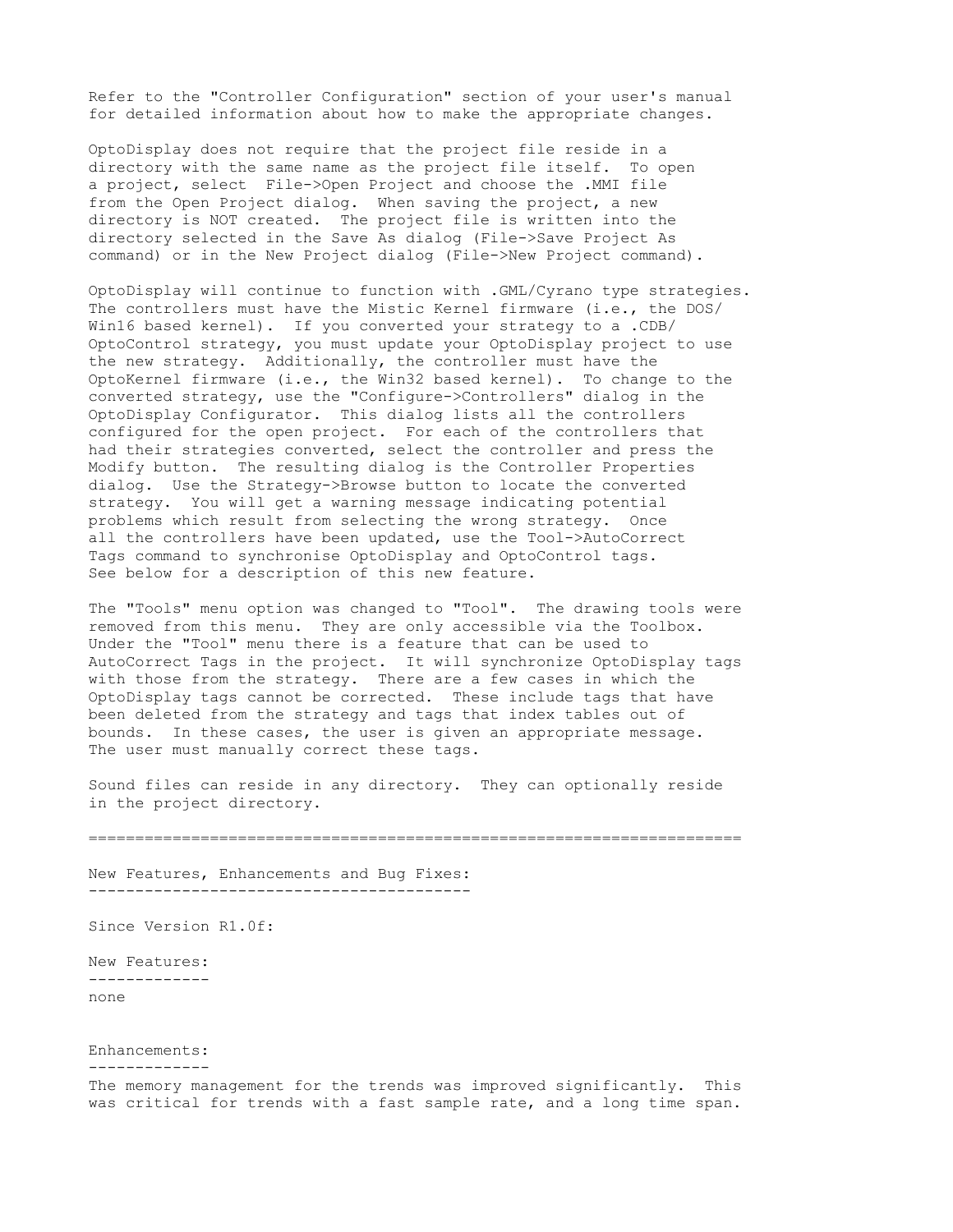Bug Fixes: ---------- The list of PopWindows was getting reversed everytime a project was saved or when the PopWindow dialog was opened. Fixed Send Discrete dialog to allow the enabling of an I/O Unit. Can now use  $A:\ A$  as the destination directory for a recipe upload Could not handle closing the window that was in the middle of processing a graphic dynamic attribute (e.g., prompting for a recipe file). When changing the tag for a graphic's dynamic attributes, the tag selection dialog would reset the refresh group to zero. Fixed initial open window process in runtime so that closed windows don't show themselves. Made choosing graphics easier allowing for 2 pixel miss. Now put up a message if a draw windows doesn't exist. ====================================================================== Windows NT Installation Notes: ----------------------------- Windows NT users must have write access to the registry and the Windows\System directory to successfully install and use this product. Windows NT users must reboot after installation and after each configuration/modification of communication ports. ====================================================================== Troubleshooting Communication Problems: -------------------------------------- If you are a Windows NT user and are experiencing communication problems which are indicated by the following errors, first try rebooting your machine to ensure that all port configurations have been correctly registered with the operating system. "Invalid port error. WinRT drivers might not have started." "Invalid protocol error." "Port setup invalid." "Could not find other nodes in ARCNET." ====================================================================== Uninstalling this Software: --------------------------- A utility is provided to uninstall this software. The utility will

remove all registry entries and files previously installed.

Exceptions are: